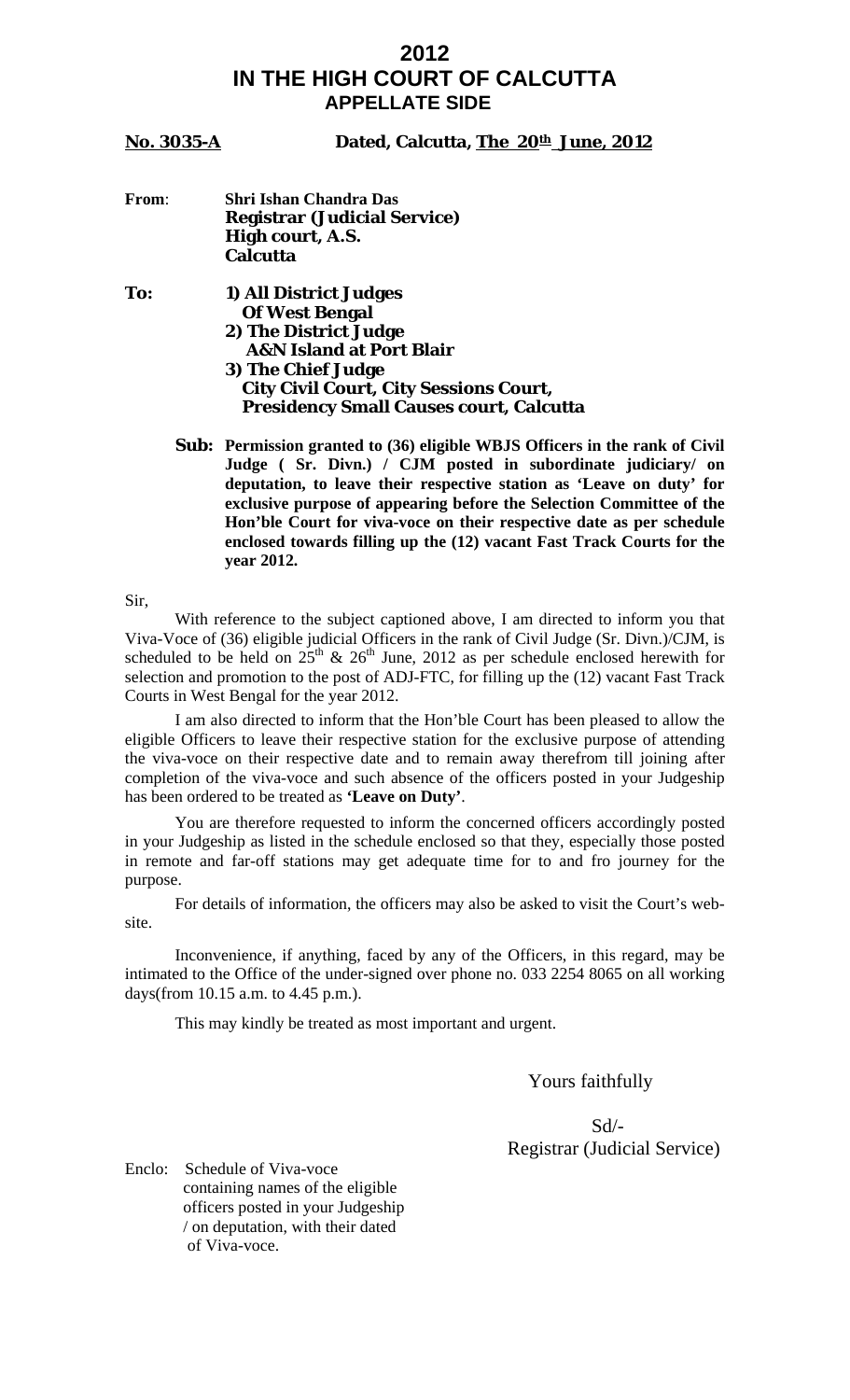# MEMO NO. 3036-A to 3041-A DATED  $20^{\text{TH}}$  JUNE, 2012

Copy of the letter no 3035-A dated 14.06.2012 along with copy of the schedule of the viva-voce forwarded to the following WBJS officers in the rank of Civil Judge (Sr. Div.)/ CJM, posted on deputation, for information with a request to peruse the enclosed schedule of viva-voce and act necessarily.

- i) Sri Pradip Kumar Roy Dy. Registrar, Human Rights Commission, West Bengal, Bhabani Bhawan, Kolkata 700027.
- ii) Sri Tito Rob Dy. Registrar, W.B. Taxation Tribunal, Kolkata
- iii) Sri Dinanath Prasad. Competent Authority, Metro Railway, Metro Railway Bhawan 33/1 Jawaharlal Neheru Rd., Kol-700001.
- iv) Sri Shambhu Sarkar Dy. Registrar, WBSAT, Bikash Bhawan, 3rd Floor, Salt Lake, Kolkata-700091.
- v) Sri Bikash Banik Dy. Director (Legal), Health & Family Welfare Department, Govt. Of West Bengal, Sasthya Bhawan, GN-29, Sector-V, Salt Lake City, Kol-700091.
- vi) Smt. Sarbani Mallick Chattopadhyay Judge, 2nd Labour Court, New Secretariat Building, Kolkata-700001.

High Court. By Order of High Court

 Sd/- First Asst. registrar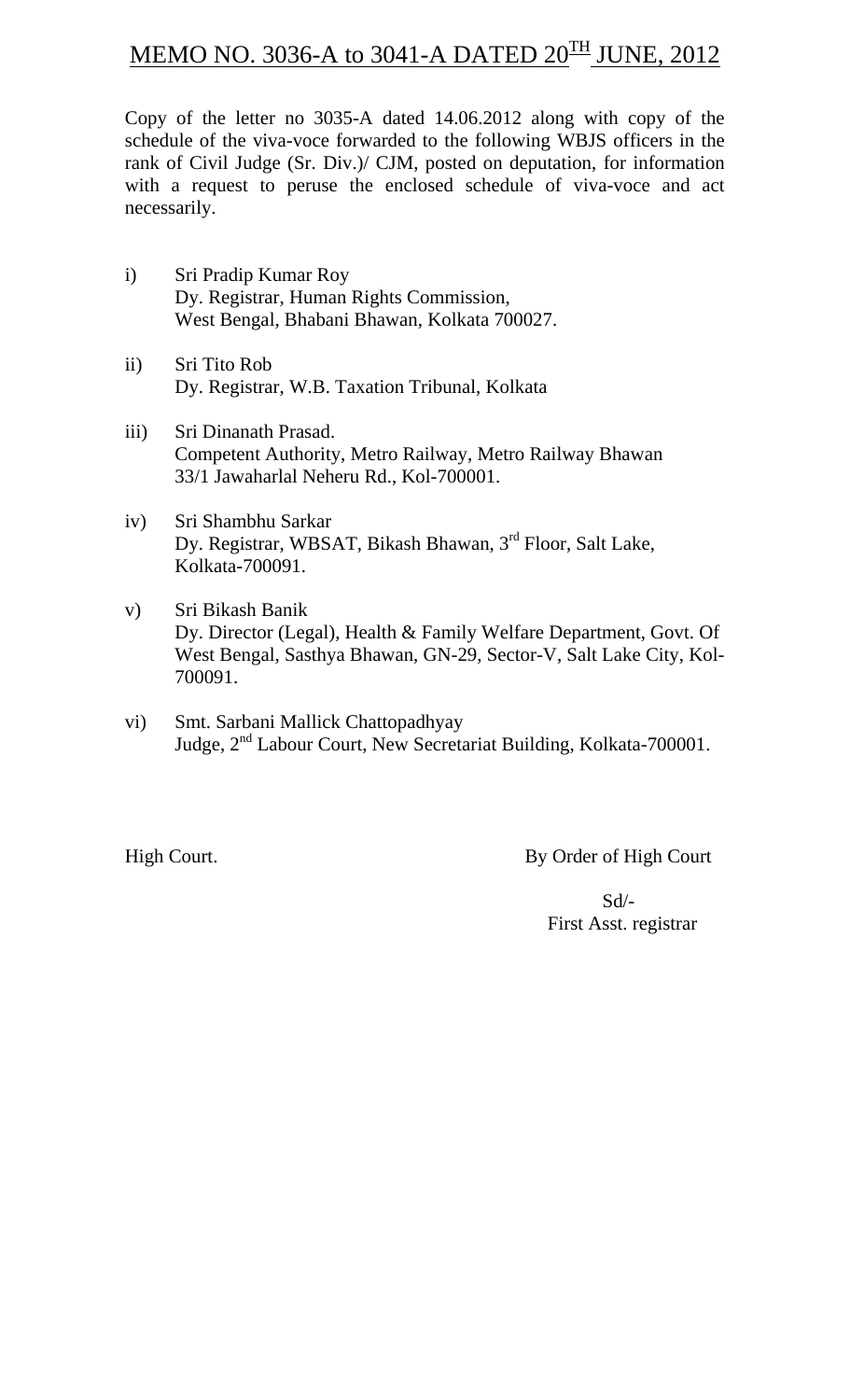## **2012 IN THE HIGH COURT AT CALCUTTA APPELLATE SIDE**

# DATED: THE CALCUTTA 20<sup>TH</sup> JUNE 2012

**SCHEDULE OF VIVA-VOCE FOR THE (36) ELIGIBLE WBJS OFFICERS IN THE RANK OF CIVIL JUDGE (SENIOR DIVISION)/CJM FOR SELECTION AND PROMOTION TO THE POST OF ADJ-FTC TOWARDS FILLING UP THE (12) VACANT FAST TRACK COURTS OF WEST BENGAL FOR THE YEAR 2012.** 

- **Vanue: The chamber of the Hon'ble Justice Kalyan Jyoti Sengupta, High Court, Main Building, 1st Floor, Calcutta.**
- **Date : 25th & 26th June, 2012 (EACH DAY 18 OFFICERS)**
- **Time : 3 p.m. onwards**

### **Reporting time & Place: 1.30 p.m., the chamber of Ld. Registrar (General), High Court, main building, 1st floor, Calcutta.**

| Sl. | <b>NAME OF THE OFFICER</b>           | PRESENT POSTING                                                                                      | <b>DATE OF</b>   |
|-----|--------------------------------------|------------------------------------------------------------------------------------------------------|------------------|
|     |                                      |                                                                                                      | <b>VIVA-VOCE</b> |
| 01. | Shri Arabinda Panti                  | Civil Judge (Sr. Divn.),                                                                             | 25.06.2012       |
|     |                                      | Raigunj, Uttar Dinajpur                                                                              |                  |
| 02. | Shri Subhra Bandyopaldhyay           | A.C.M.M., Kolkata                                                                                    | 25.06.2012       |
| 03. | Shri Shyam Sundar Das                | Civil Judge (Senior Division),<br>Baruipur, 24 Parganas(S)                                           | 25.06.2012       |
| 04. | Shri Tito Rob                        | Deputy Registrar (Judicial),<br><b>West Bengal Taxation</b><br>Tribunal, Calcutta<br>(on deputation) | 25.06.2012       |
| 05. | Shri Arghadeb Khan                   | Chief Judicial<br>Magistrate, Suri,<br>Birbhum                                                       | 25.06.2012       |
| 06. | Shri Pradip Kumar Ray                | Dy.Registrar, Human Rights<br>Commission<br>(on deputation)                                          | 25.06.2012       |
| 07. | Smt Sarbani Mallick<br>Chattopadhyay | Judge, 2 <sup>nd</sup> Labour<br>Court, Calcutta (On<br>Deputation)                                  | 25.06.2012       |
| 08. | Shri Baishnab Sarkar                 | Senior Municipal Magistrate,<br>Kolkata                                                              | 25.06.2012       |
| 09. | Shri Himadri Shankar Ghosh<br>Hazra  | <b>Additional Chief Judicial</b><br>Magistrate, Lalbagh,<br>Murshidabad                              | 25.06.2012       |
| 10. | Shri Dinanath Prasad                 | Competent Authority, Metro<br>Railway, Calcutta<br>(On deputation)                                   | 25.06.2012       |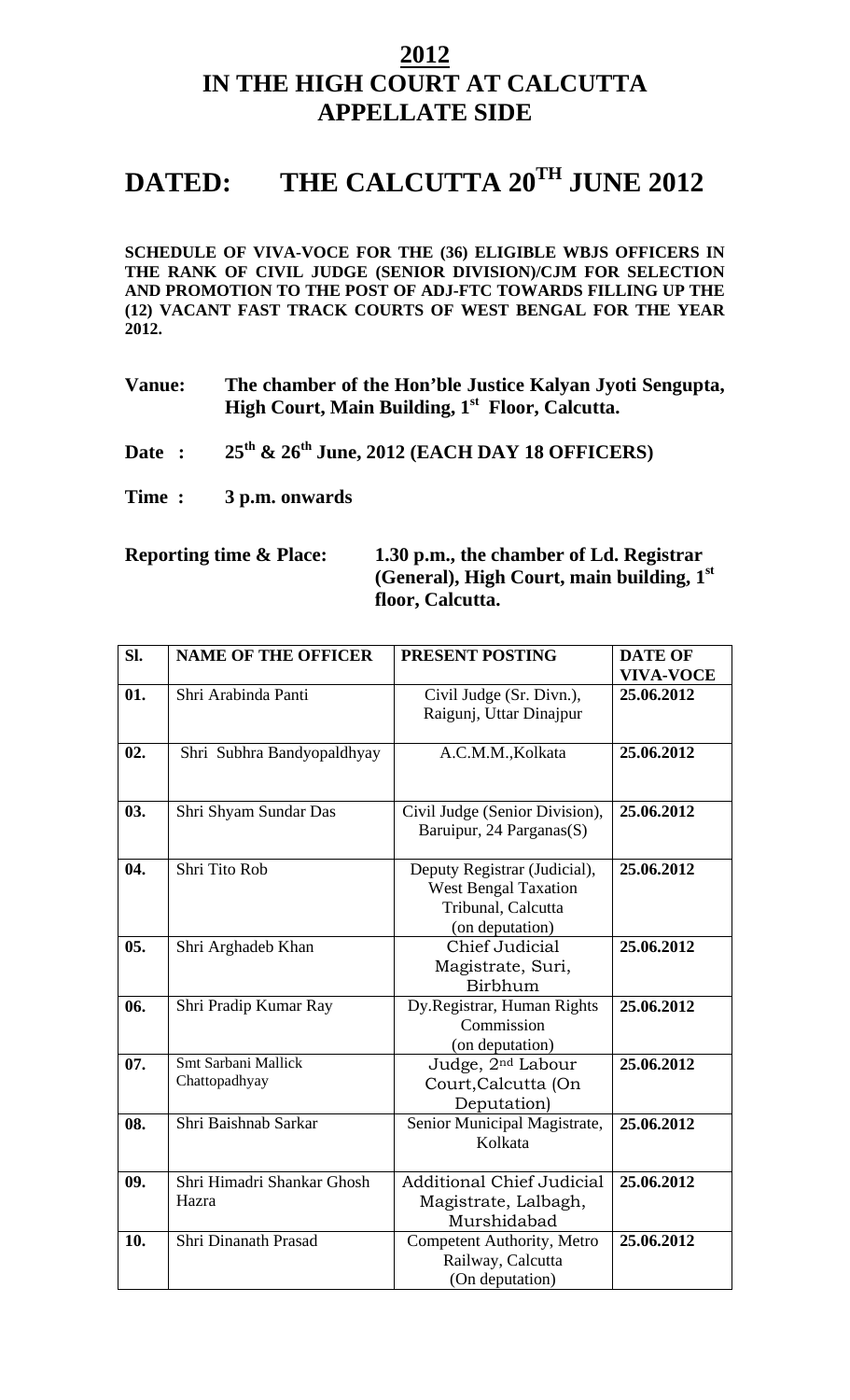| 11. | Shri Ramesh Kumar Pradhan          | Civil Judge (Sr. Divn.),<br>Ghatal, Paschim Medinipur                                         | 25.06.2012 |
|-----|------------------------------------|-----------------------------------------------------------------------------------------------|------------|
| 12. | Shri Debasish Biswas               | ACJM, Chandannagar                                                                            | 25.06.2012 |
| 13. | Shri Sambhu Sarkar                 | Deputy Registrar, WBSAT<br>(On deputation)                                                    | 25.06.2012 |
| 14. | Shri Debapriya Basu                | Administrative Officer,<br>WBJA, Calcutta                                                     | 25.06.2012 |
| 15. | Shri Bikash Banik                  | Deputy Director (Legal),<br>Health & Family Welfare<br>Dept. Govt. of W.B.<br>(On deputation) | 25.06.2012 |
| 16. | Shri Sridhar Chandra Su            | <b>Additional Chief Judicial</b><br>Magistrate, Kandi,<br>Murshidabad                         | 25.06.2012 |
| 17. | Smt. Ali Biswas (Sarkar)           | Chief Judicial<br>Magistrate, Berhampore,<br>Murshidabad                                      | 25.06.2012 |
| 18. | Shri Kallol Kumar Das              | C.J.M.,<br>Paschim Medinipur                                                                  | 25.06.2012 |
| 19. | Shri Suratheswar Mondal            | ACJM, Baruipur, 24-Pgs.(S)                                                                    | 26.06.2012 |
| 20. | Shri Jyotirmoy Chandra             | Judge 4 <sup>th</sup> Bench, PSCC,<br>Calcutta                                                | 26.06.2012 |
| 21. | Shri Diptendra Nath Mitra          | Chief Judicial<br>Magistrate, Alipore, 24<br>Parganas(S)                                      | 26.06.2012 |
| 22. | Smt. Yasmin Ahmed                  | CJM, Burdwan                                                                                  | 26.06.2012 |
| 23. | Shri Fatik Chandra Mondal          | <b>Additional Chief Judicial</b><br>Magistrate, Alipore, 24<br>Parganas(S)                    | 26.06.2012 |
| 24. | Shri Aloke Kumar Chowdhury         | C.M.M., Kolkata                                                                               | 26.06.2012 |
| 25. | Shri Sandip Kumar Manna            | CJM, Cooch Behar                                                                              | 26.06.2012 |
| 26. | Smt. Dipali Shrivastava<br>(Sinha) | CJM, Balurghat,<br>D/Dinajpur                                                                 | 26.06.2012 |
| 27. | Smt. Manjushree Mondal             | CJM, Chinsurah, Hooghly                                                                       | 26.06.2012 |
| 28. | Molla Asgar Ali                    | CJM, Darjeeling                                                                               | 26.06.2012 |
| 29. | Chowdhury Hefazat Karim            | Chief Judicial<br>Magistrate, Jalpaiguri,<br>Sadar                                            | 26.06.2012 |
| 30. | Smt. Srimayi Kundu                 | Civil Judge (Senior Division),<br>Jalpaiguri, Sadar                                           | 26.06.2012 |
| 31. | Smt. Anita Mathur                  | CJM, Barasat, North 24-Pgs.                                                                   | 26.06.2012 |